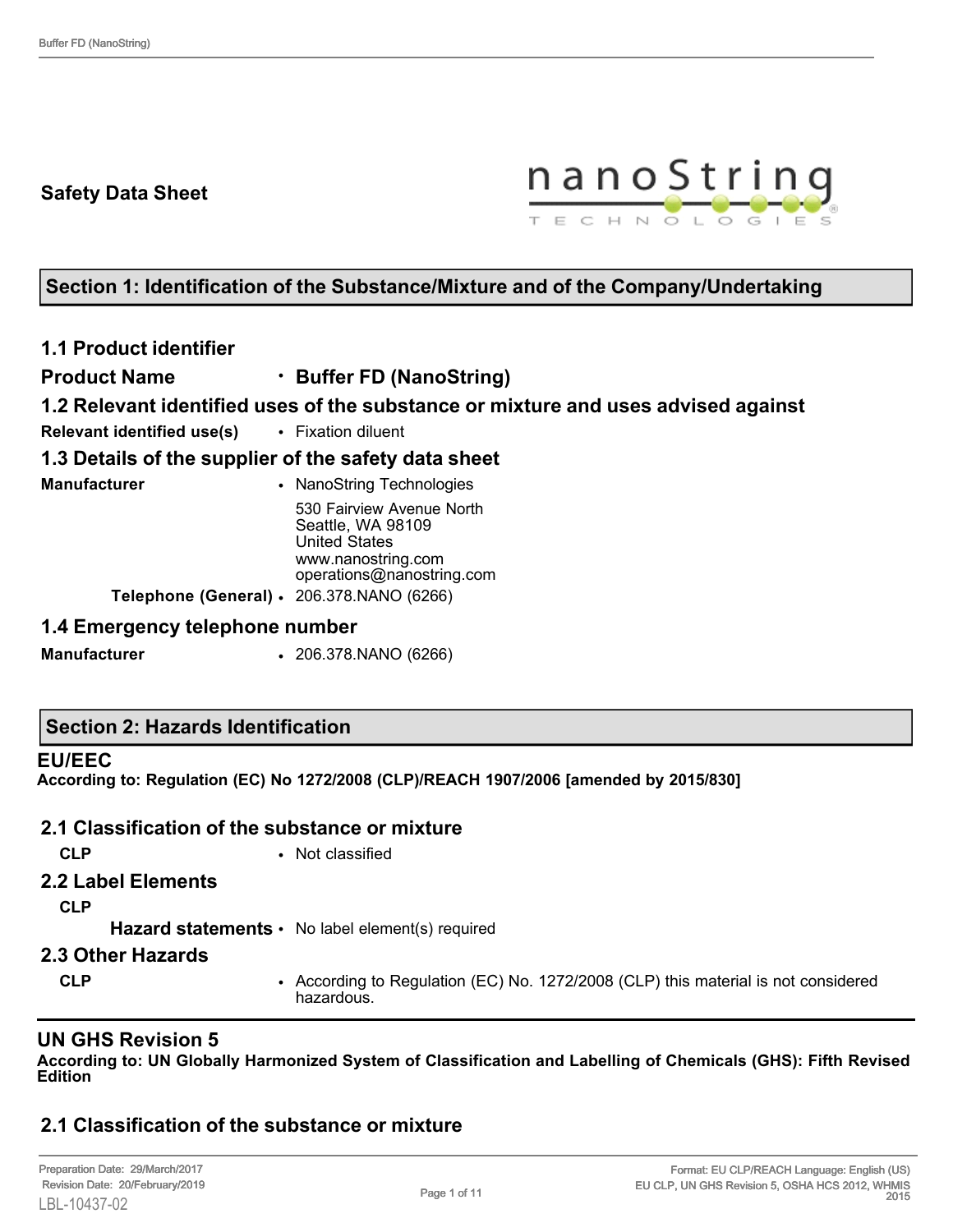| <b>UN GHS</b>                                                        | • Not classified                                                                                                                |
|----------------------------------------------------------------------|---------------------------------------------------------------------------------------------------------------------------------|
| 2.2 Label elements                                                   |                                                                                                                                 |
| <b>UN GHS</b>                                                        |                                                                                                                                 |
|                                                                      | <b>Hazard statements •</b> No label element(s) required                                                                         |
| <b>Precautionary statements</b>                                      |                                                                                                                                 |
| 2.3 Other hazards                                                    |                                                                                                                                 |
| <b>UN GHS</b>                                                        | • According to the Globally Harmonized System for Classification and Labeling (GHS)<br>this product is not considered hazardous |
| <b>United States (US)</b><br>According to: OSHA 29 CFR 1910.1200 HCS |                                                                                                                                 |
| 2.1 Classification of the substance or mixture                       |                                                                                                                                 |
| <b>OSHA HCS 2012</b>                                                 | • Not classified                                                                                                                |
| 2.2 Label elements                                                   |                                                                                                                                 |
| <b>OSHA HCS 2012</b>                                                 |                                                                                                                                 |
|                                                                      | Hazard statements · No label element(s) required                                                                                |
| 2.3 Other hazards                                                    |                                                                                                                                 |
| <b>OSHA HCS 2012</b>                                                 | • This product is not considered hazardous under the U.S. OSHA 29 CFR 1910.1200<br><b>Hazard Communication Standard.</b>        |
| Canada<br>According to: WHMIS 2015                                   |                                                                                                                                 |
| 2.1 Classification of the substance or mixture                       |                                                                                                                                 |
| <b>WHMIS 2015</b>                                                    | • Not classified                                                                                                                |
| 2.2 Label elements                                                   |                                                                                                                                 |
| <b>WHMIS 2015</b>                                                    |                                                                                                                                 |
|                                                                      | Hazard statements · No label element(s) required                                                                                |

# **Precautionary statements**

#### **2.3 Other hazards**

- 
- **WHMIS 2015** In Canada, the product mentioned above is not considered hazardous under the Workplace Hazardous Materials Information System (WHMIS).

# **Section 3 - Composition/Information on Ingredients**

## **3.1 Substances**

| <b>Composition</b>   |                      |      |                  |                                                                                                                                                        |                  |
|----------------------|----------------------|------|------------------|--------------------------------------------------------------------------------------------------------------------------------------------------------|------------------|
| <b>Chemical Name</b> | <b>I</b> Identifiers | $\%$ | <b>LD50/LC50</b> | <b>Classifications According to Regulation/Directive</b>                                                                                               | <b>IComments</b> |
| Component A          | <b>NDA</b>           | 100% | <b>NDA</b>       | <b>EU CLP: Not Classified</b><br><b>UN GHS Revision 5: Not Classified</b><br><b>OSHA HCS 2012: Not Classified</b><br><b>WHMIS 2015: Not Classified</b> | <b>NDA</b>       |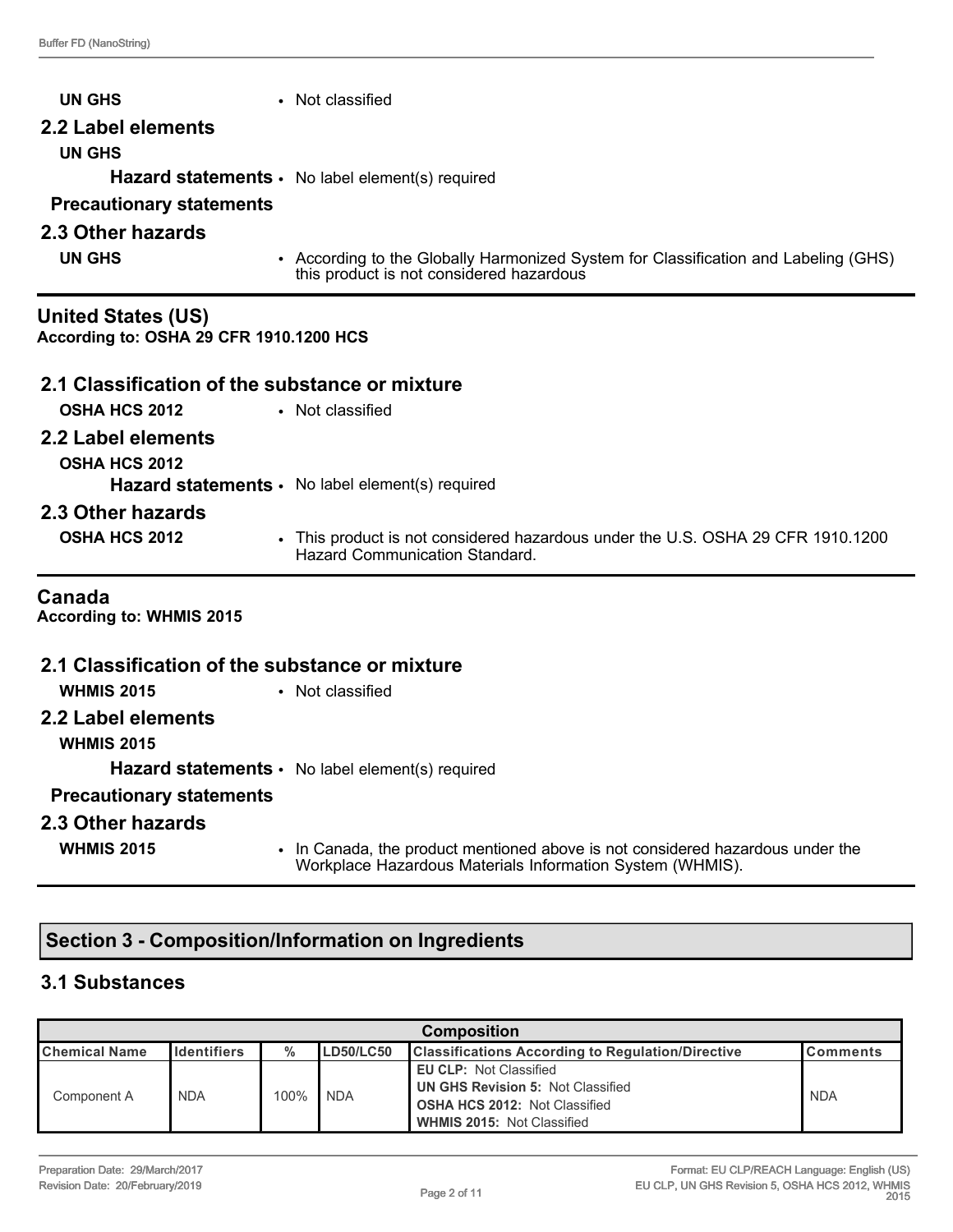# **3.2 Mixtures**

• Material does not meet the criteria of a mixture.

| <b>Section 4 - First Aid Measures</b><br>4.1 Description of first aid measures |                                                                                                                                                                                |  |  |  |
|--------------------------------------------------------------------------------|--------------------------------------------------------------------------------------------------------------------------------------------------------------------------------|--|--|--|
|                                                                                |                                                                                                                                                                                |  |  |  |
| <b>Skin</b>                                                                    | • In case of contact with substance, immediately flush skin with running water for at<br>least 20 minutes.                                                                     |  |  |  |
| Eye                                                                            | • In case of contact with substance, immediately flush eyes with running water for at<br>least 20 minutes.                                                                     |  |  |  |
| Ingestion                                                                      | • If swallowed, rinse mouth with water (only if the person is conscious) If large quantities<br>are swallowed, call a physician immediately.                                   |  |  |  |
| 4.2 Most important symptoms and effects, both acute and delayed                |                                                                                                                                                                                |  |  |  |
|                                                                                | • Refer to Section 11 - Toxicological Information.                                                                                                                             |  |  |  |
|                                                                                | 4.3 Indication of any immediate medical attention and special treatment needed                                                                                                 |  |  |  |
| <b>Notes to Physician</b>                                                      | • All treatments should be based on observed signs and symptoms of distress in the<br>patient. Consideration should be given to the possibility that overexposure to materials |  |  |  |

other than this product may have occurred.

#### **5.1 Extinguishing media**

|                                          | <b>Suitable Extinguishing Media •</b> LARGE FIRE: Water spray, fog or regular foam.<br>SMALL FIRES: Dry chemical, CO2, water spray or regular foam. |
|------------------------------------------|-----------------------------------------------------------------------------------------------------------------------------------------------------|
| <b>Unsuitable Extinguishing</b><br>Media | No data available.                                                                                                                                  |

#### **5.2 Special hazards arising from the substance or mixture**

| Hazards                                        | <b>Unusual Fire and Explosion</b> . Some may burn but none ignite readily. |
|------------------------------------------------|----------------------------------------------------------------------------|
| <b>Hazardous Combustion</b><br><b>Products</b> | • No data available.                                                       |

#### **5.3 Advice for firefighters**

• Move containers from fire area if you can do it without risk. Wear positive pressure self-contained breathing apparatus (SCBA). Structural firefighters' protective clothing provides limited protection in fire situations ONLY; it is not effective in spill situations where direct contact with the substance is possible. Wear chemical protective clothing that is specifically recommended by the manufacturer. It may provide little or no thermal protection.

#### **Section 6 - Accidental Release Measures**

## **6.1 Personal precautions, protective equipment and emergency procedures**

| <b>Personal Precautions</b> | • Ventilate enclosed areas. Do not walk through spilled material. Use appropriate<br>Personal Protective Equipment (PPE) |
|-----------------------------|--------------------------------------------------------------------------------------------------------------------------|
| <b>Emergency Procedures</b> | • Keep unauthorized personnel away. Stay upwind.                                                                         |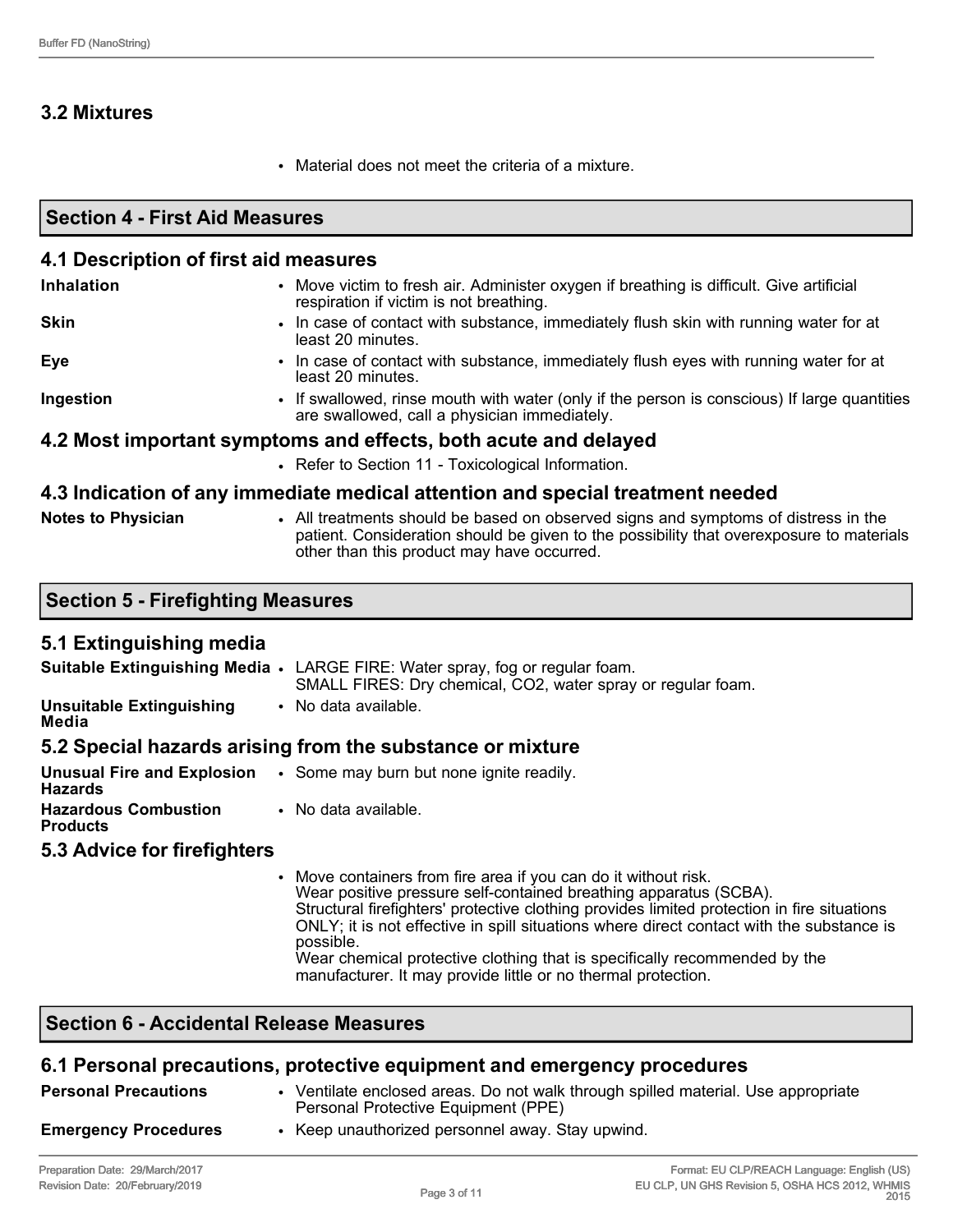**Measures**

**Containment/Clean-up** 

## **6.2 Environmental precautions**

• Avoid run off to waterways and sewers.

#### **6.3 Methods and material for containment and cleaning up**

• Stop leak if you can do it without risk. SMALL SPILLS: Take up with sand or other non-combustible absorbent material and place into containers for later disposal. LARGE SPILLS: Dike far ahead of liquid spill for later disposal.

#### **6.4 Reference to other sections**

• Refer to Section 8 - Exposure Controls/Personal Protection and Section 13 - Disposal Considerations.

#### **Section 7 - Handling and Storage**

#### **7.1 Precautions for safe handling**

**Handling** • Handle in accordance with good industrial and safety practice. Wear recommended Personal Protective Equipment when handling.

#### **7.2 Conditions for safe storage, including any incompatibilities**

- 
- **Storage** Keep container tightly closed and store at recommended temperature.

#### **7.3 Specific end use(s)**

• Refer to Section 1.2 - Relevant identified uses.

#### **Section 8 - Exposure Controls/Personal Protection**

#### **8.1 Control parameters**

**Exposure Limits/Guidelines** • No applicable exposure limits available for product or components.

#### **8.2 Exposure controls**

- **Engineering Measures/Controls** • Good general ventilation should be used. Ventilation rates should be matched to conditions. If applicable, use process enclosures, local exhaust ventilation, or other engineering controls to maintain airborne levels below recommended exposure limits. If exposure limits have not been established, maintain airborne levels to an acceptable level. **Personal Protective Equipment Respiratory • In case of insufficient ventilation, wear suitable respiratory equipment.**
- **Eye/Face Wear protective eyewear (goggles, face shield, or safety glasses). Skin/Body** • Wear appropriate gloves.

**Environmental Exposure Controls** • Follow best practice for site management and disposal of waste.

# **Section 9 - Physical and Chemical Properties**

#### **9.1 Information on Basic Physical and Chemical Properties**

#### **Material Description**  Physical Form **Liquid** Liquid **Appearance/Description** Brown/clear liquid. Color **Brown/clear** Brown/clear **Data lacking** Odor **Data lacking** Odor Threshold Data lacking **General Properties**  Boiling Point **Data lacking Community** Data lacking Melting Point/Freezing Point Data lacking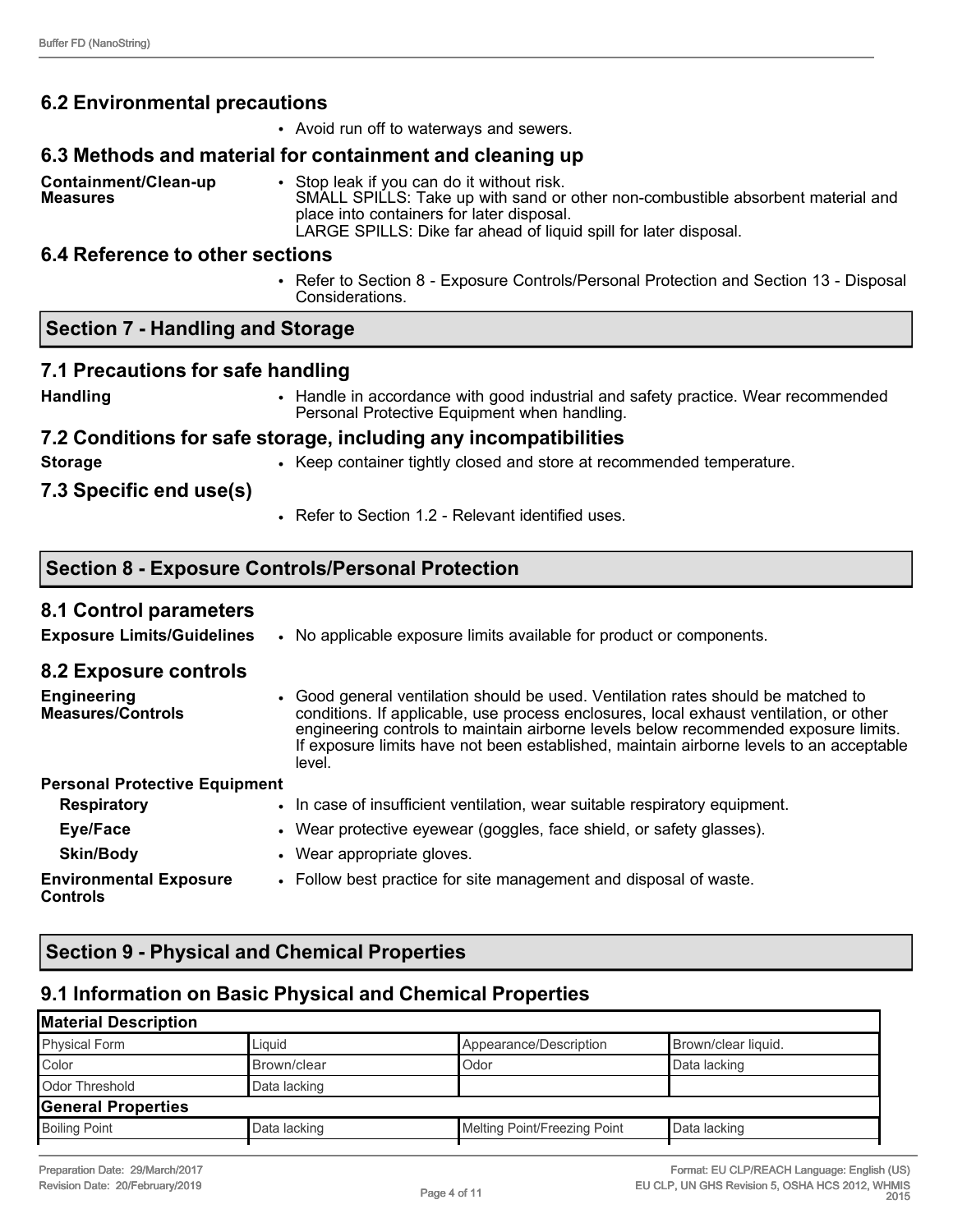| Decomposition Temperature                        | Data lacking | pH                          | Data lacking |
|--------------------------------------------------|--------------|-----------------------------|--------------|
| Specific Gravity/Relative Density                | Data lacking | <b>Water Solubility</b>     | Data lacking |
| Viscosity                                        | Data lacking | <b>Explosive Properties</b> | Data lacking |
| <b>Oxidizing Properties:</b>                     | Data lacking |                             |              |
| Volatility                                       |              |                             |              |
| Vapor Pressure                                   | Data lacking | <b>Vapor Density</b>        | Data lacking |
| <b>Evaporation Rate</b>                          | Data lacking |                             |              |
| Flammability                                     |              |                             |              |
| <b>Flash Point</b>                               | Data lacking | UEL                         | Data lacking |
| LEL                                              | Data lacking | Autoignition                | Data lacking |
| Flammability (solid, gas)                        | Data lacking |                             |              |
| Environmental                                    |              |                             |              |
| Octanol/Water Partition coefficient Data lacking |              |                             |              |

#### **9.2 Other Information**

• No additional physical and chemical parameters noted.

#### **10.1 Reactivity**

- No dangerous reaction known under conditions of normal use.
- **10.2 Chemical stability**
- Stable

#### **10.3 Possibility of hazardous reactions**

• Hazardous polymerization will not occur.

#### **10.4 Conditions to avoid**

• No data available.

#### **10.5 Incompatible materials**

• No data available.

#### **10.6 Hazardous decomposition products**

• No data available.

## **Section 11 - Toxicological Information**

# **11.1 Information on toxicological effects**

| <b>GHS Properties</b>     | <b>Classification</b>                                                                                                              |
|---------------------------|------------------------------------------------------------------------------------------------------------------------------------|
| Acute toxicity            | <b>EU/CLP</b> • Data lacking<br>UN GHS 5 . Data lacking<br><b>OSHA HCS 2012 .</b> Data lacking<br><b>WHMIS 2015 • Data lacking</b> |
| Skin corrosion/Irritation | <b>EU/CLP</b> • Data lacking<br><b>UN GHS 5 · Data lacking</b><br>OSHA HCS 2012 . Data lacking<br><b>WHMIS 2015 • Data lacking</b> |
|                           | EU/CLP • Data lacking                                                                                                              |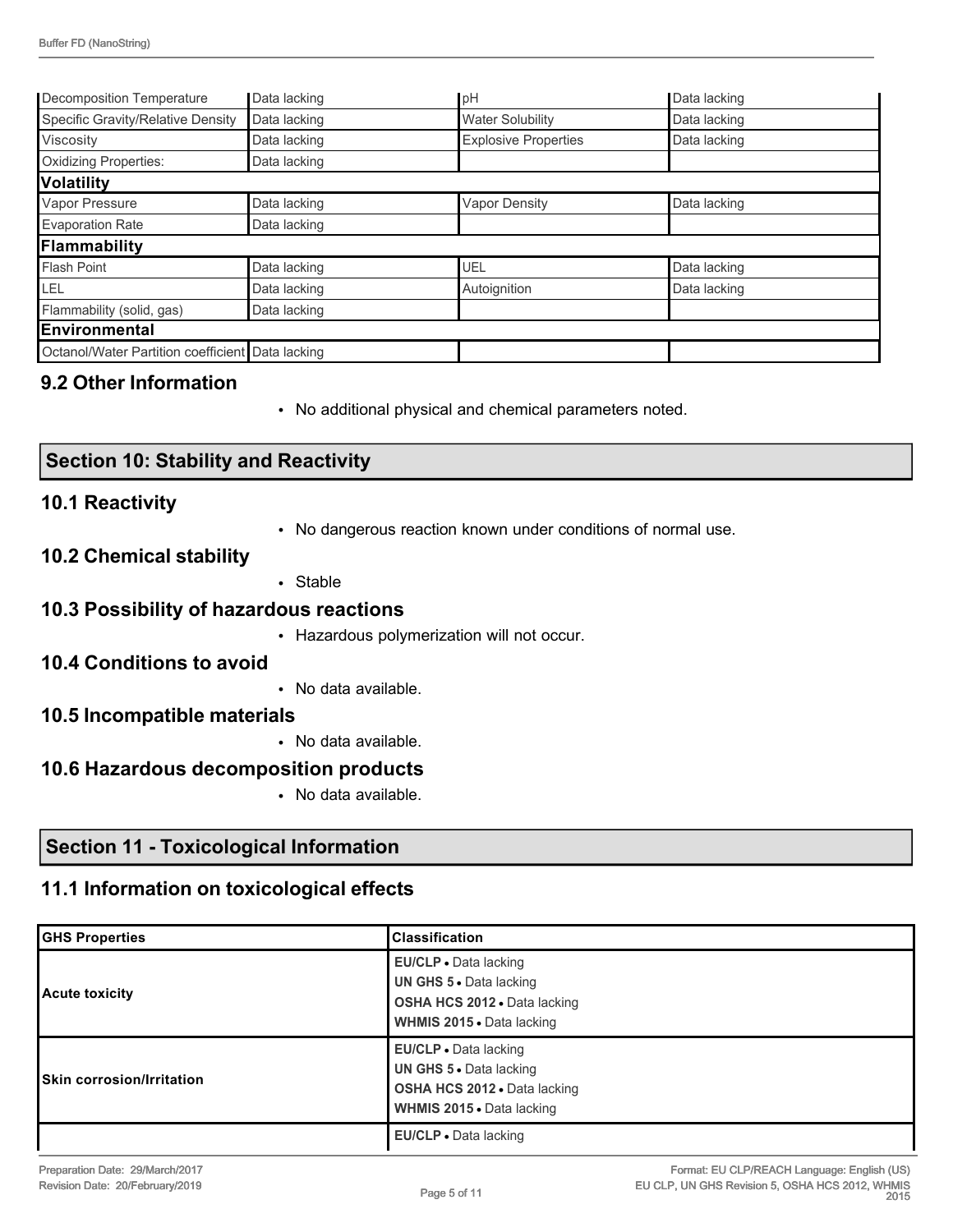| Serious eye damage/Irritation    | <b>UN GHS 5 • Data lacking</b><br>OSHA HCS 2012 · Data lacking<br>WHMIS 2015 . Data lacking                        |
|----------------------------------|--------------------------------------------------------------------------------------------------------------------|
| <b>Skin sensitization</b>        | EU/CLP . Data lacking<br>UN GHS 5 . Data lacking<br>OSHA HCS 2012 · Data lacking<br>WHMIS 2015 . Data lacking      |
| <b>Respiratory sensitization</b> | EU/CLP · Data lacking<br>UN GHS 5 · Data lacking<br>OSHA HCS 2012 · Data lacking<br>WHMIS 2015 . Data lacking      |
| <b>Aspiration Hazard</b>         | EU/CLP · Data lacking<br>UN GHS 5 . Data lacking<br>OSHA HCS 2012 · Data lacking<br>WHMIS 2015 . Data lacking      |
| Carcinogenicity                  | EU/CLP . Data lacking<br>UN GHS 5 . Data lacking<br>OSHA HCS 2012 . Data lacking<br>WHMIS 2015 . Data lacking      |
| <b>Germ Cell Mutagenicity</b>    | EU/CLP · Data lacking<br>UN GHS 5 . Data lacking<br>OSHA HCS 2012 · Data lacking<br>WHMIS 2015 . Data lacking      |
| <b>Toxicity for Reproduction</b> | EU/CLP · Data lacking<br>UN GHS 5 . Data lacking<br>OSHA HCS 2012 · Data lacking<br>WHMIS 2015 . Data lacking      |
| <b>STOT-SE</b>                   | EU/CLP · Data lacking<br>UN GHS 5 . Data lacking<br>OSHA HCS 2012 . Data lacking<br>WHMIS 2015 . Data lacking      |
| <b>STOT-RE</b>                   | EU/CLP · Data lacking<br><b>UN GHS · Data lacking</b><br>OSHA HCS 2012 · Data lacking<br>WHMIS 2015 . Data lacking |

#### **Potential Health Effects Inhalation**

| Inhalation               |                                                                   |
|--------------------------|-------------------------------------------------------------------|
| Acute (Immediate)        | • Under normal conditions of use, no health effects are expected. |
| <b>Chronic (Delayed)</b> | • No data available.                                              |
| <b>Skin</b>              |                                                                   |
| Acute (Immediate)        | • Under normal conditions of use, no health effects are expected. |
| <b>Chronic (Delayed)</b> | • No data available.                                              |
| Eye                      |                                                                   |
| Acute (Immediate)        | • Under normal conditions of use, no health effects are expected. |
| <b>Chronic (Delayed)</b> | • No data available.                                              |
| Ingestion                |                                                                   |
| Acute (Immediate)        | • Under normal conditions of use, no health effects are expected. |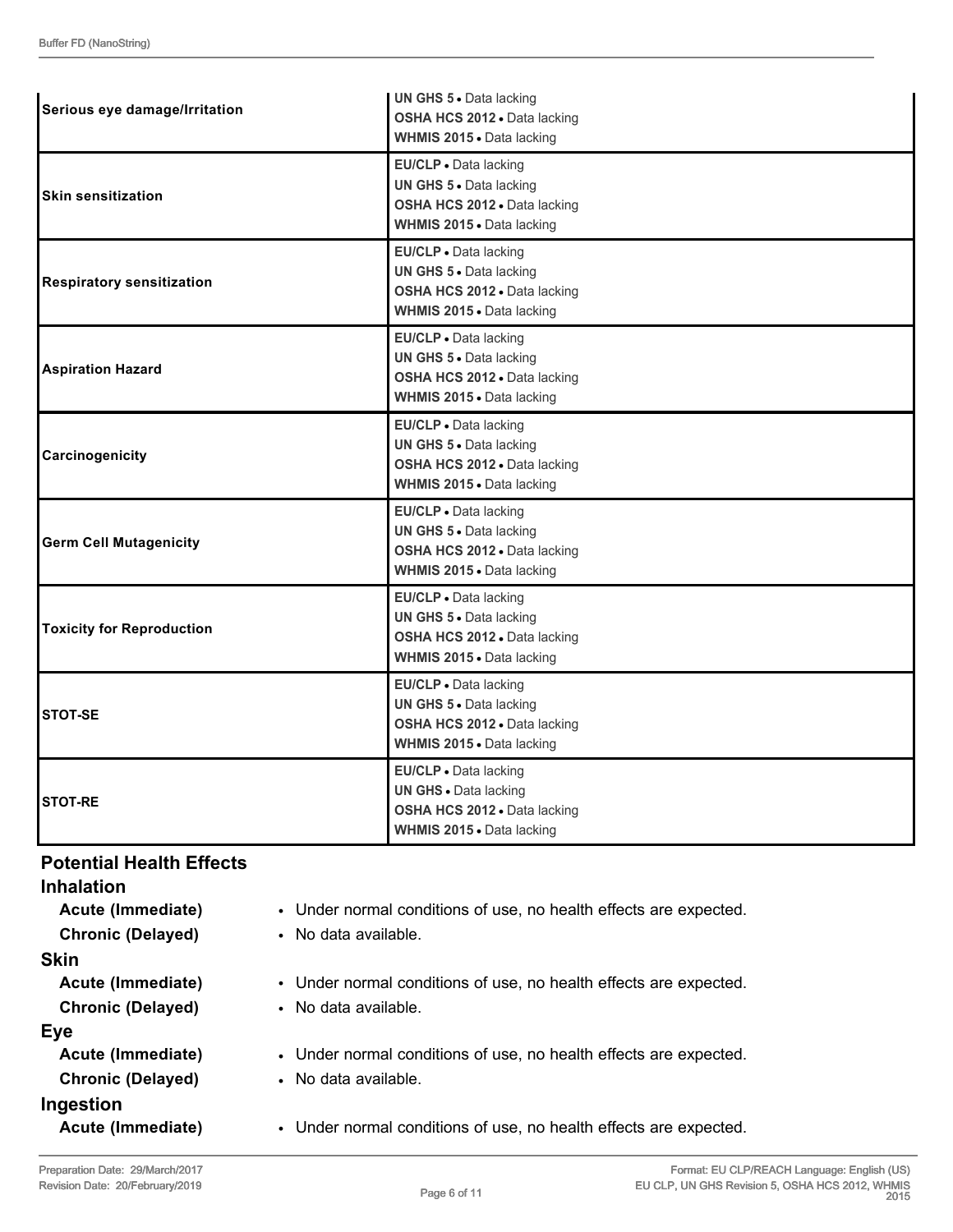**Chronic (Delayed)** • No data available.

# **Section 12 - Ecological Information**

## **12.1 Toxicity**

• Contains no substances known to be hazardous to the environment or not degradable in waste water treatment plants.

## **12.2 Persistence and degradability**

• Material data lacking.

# **12.3 Bioaccumulative potential**

- Material data lacking.
- **12.4 Mobility in Soil**
- Material data lacking.

# **12.5 Results of PBT and vPvB assessment**

• No PBT and vPvB assessment has been conducted.

# **12.6 Other adverse effects**

• No studies have been found.

# **Section 13 - Disposal Considerations**

## **13.1 Waste treatment methods**

- 
- **Product waste** Dispose of content and/or container in accordance with local, regional, national, and/or international regulations.
- 
- **Packaging waste Dispose of content and/or container in accordance with local, regional, national, and/or** international regulations.

# **Section 14 - Transport Information**

|                  | <b>14.1 UN</b><br>number | 14.2 UN proper<br>shipping name | 14.3 Transport hazard<br>class(es) | 14.4 Packing<br>group | <b>14.5 Environmental</b><br>hazards |
|------------------|--------------------------|---------------------------------|------------------------------------|-----------------------|--------------------------------------|
| <b>DOT</b>       | Not Applicable           | Not Regulated                   | Not Applicable                     | Not Applicable        | <b>NDA</b>                           |
| <b>TDG</b>       | Not Applicable           | Not Regulated                   | Not Applicable                     | Not Applicable        | <b>NDA</b>                           |
| <b>IMO/IMDG</b>  | Not Applicable           | Not Regulated                   | Not Applicable                     | Not Applicable        | <b>NDA</b>                           |
| <b>IATA/ICAO</b> | Not Applicable           | Not Regulated                   | Not Applicable                     | Not Applicable        | <b>NDA</b>                           |

**14.6 Special precautions for user** • None specified. **14.7 Transport in bulk** 

**according to Annex II of Marpol and the IBC Code** • Data lacking.

**Section 15 - Regulatory Information**

## **15.1 Safety, health and environmental regulations/legislation specific for the substance or mixture**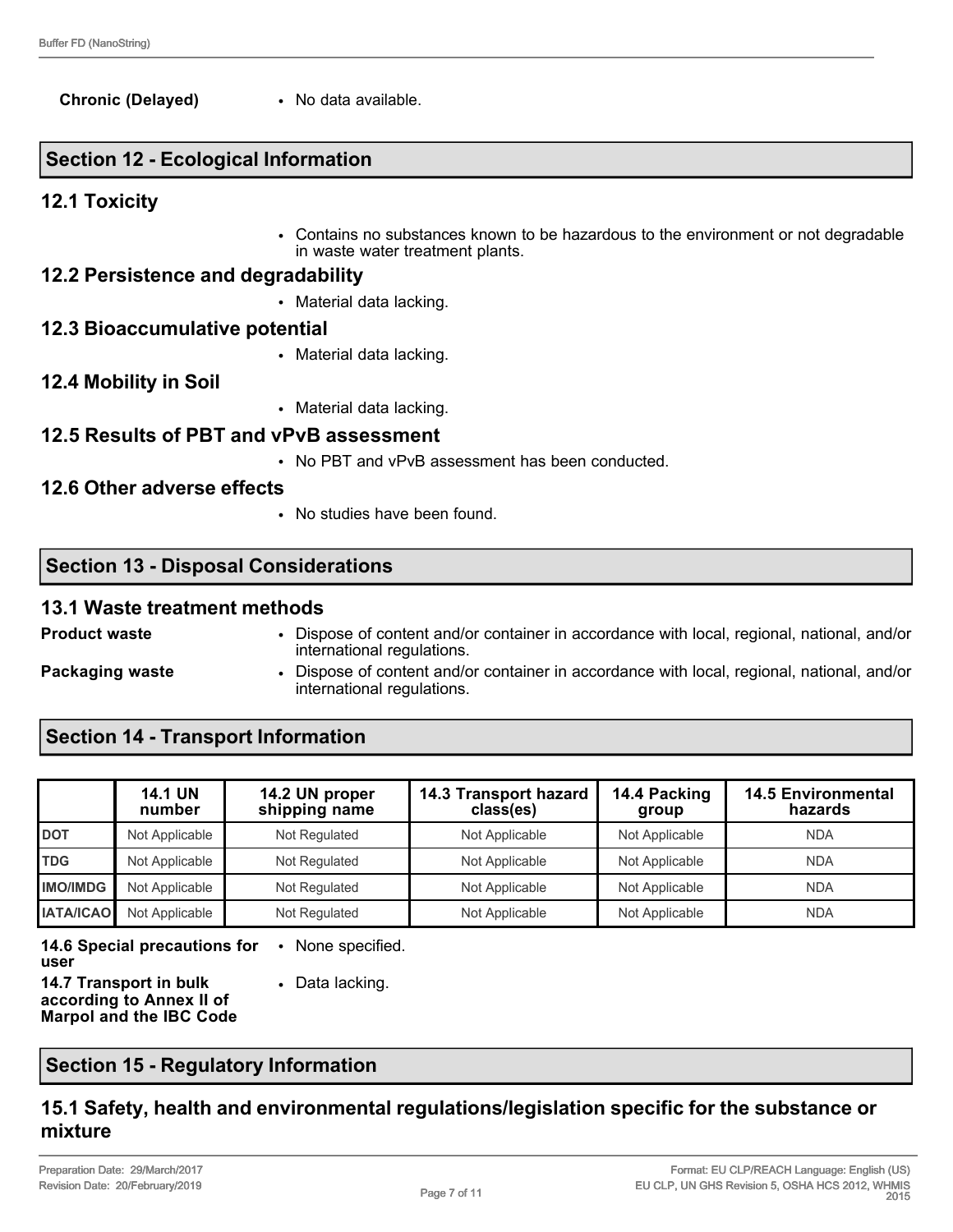#### **SARA Hazard Classifications** • None

#### **Canada**

**Labor Canada - List of Prohibited and Restricted Cosmetic Ingredients (The Cosmetic Ingredient Hotlist)** Not Listed **Canada - WHMIS 1988 - Classifications of Substances** Not Listed **Canada - WHMIS 1988 - Ingredient Disclosure List** Not Listed **Environment Canada - CEPA - Priority Substances List** Not Listed **Canada - CEPA - Schedule I - List of Toxic Substances** Not Listed **Canada - CEPA - Schedule III Part 1 - Export Control List - Prohibited Substances** Not Listed **Canada - CEPA - Schedule III Part 2 - Export Control List - Substances Subject to Notification or Consent** Not Listed **Canada - CEPA - Schedule III Part 3 - Export Control List - Restricted Substances** Not Listed **Canada - Council of Ministers of the Environment - Water Quality Guidelines for Agricultural Irrigation** Not Listed **Canada - Council of Ministers of the Environment - Water Quality Guidelines for Agricultural Livestock Uses** Not Listed **Canada - Council of Ministers of the Environment - Water Quality Guidelines for Freshwater Aquatic Life** Not Listed **Canada - Council of Ministers of the Environment - Water Quality Guidelines for Marine Aquatic Life** Not Listed **Canada - DWQ (Drinking Water Quality) - AOs and OGs** Not Listed **Canada - DWQ (Drinking Water Quality) - MACs** Not Listed **Canada - DWQ (Drinking Water Quality) - Parameters without Guidelines** Not Listed **Canada - DWQ (Drinking Water Quality) - Radionuclide Maximum Acceptable Concentration** Not Listed **Canada - Environmental Emergencies** Not Listed **Canada - Federal Halocarbon Regulations** Not Listed **Canada - CEPA - Ozone Depleting Substances and Halocarbon Alternatives - Schedule 1, Table 3, Part 3 Substances** Not Listed **Canada - CEPA - Ozone Depleting Substances and Halocarbon Alternatives - Schedule 1, Table 2, Part 2 Substances** Not Listed **Canada - CEPA - Ozone Depleting Substances and Halocarbon Alternatives - Schedule 1, Table 1, Part 1 Substances** Not Listed **Other Canada - Controlled Drugs and Substances - Class 1 Targeted Substances** Not Listed

**Canada - Controlled Drugs and Substances - Class 2 Targeted Substances** Not Listed

**Canada - Controlled Drugs and Substances - Class A Precursors** Not Listed

**Canada - Controlled Drugs and Substances - Class B Precursors** Not Listed

**Canada - Controlled Drugs and Substances - Exempt Precursors**

Not Listed **Canada - Controlled Drugs and Substances - Schedule I** Not Listed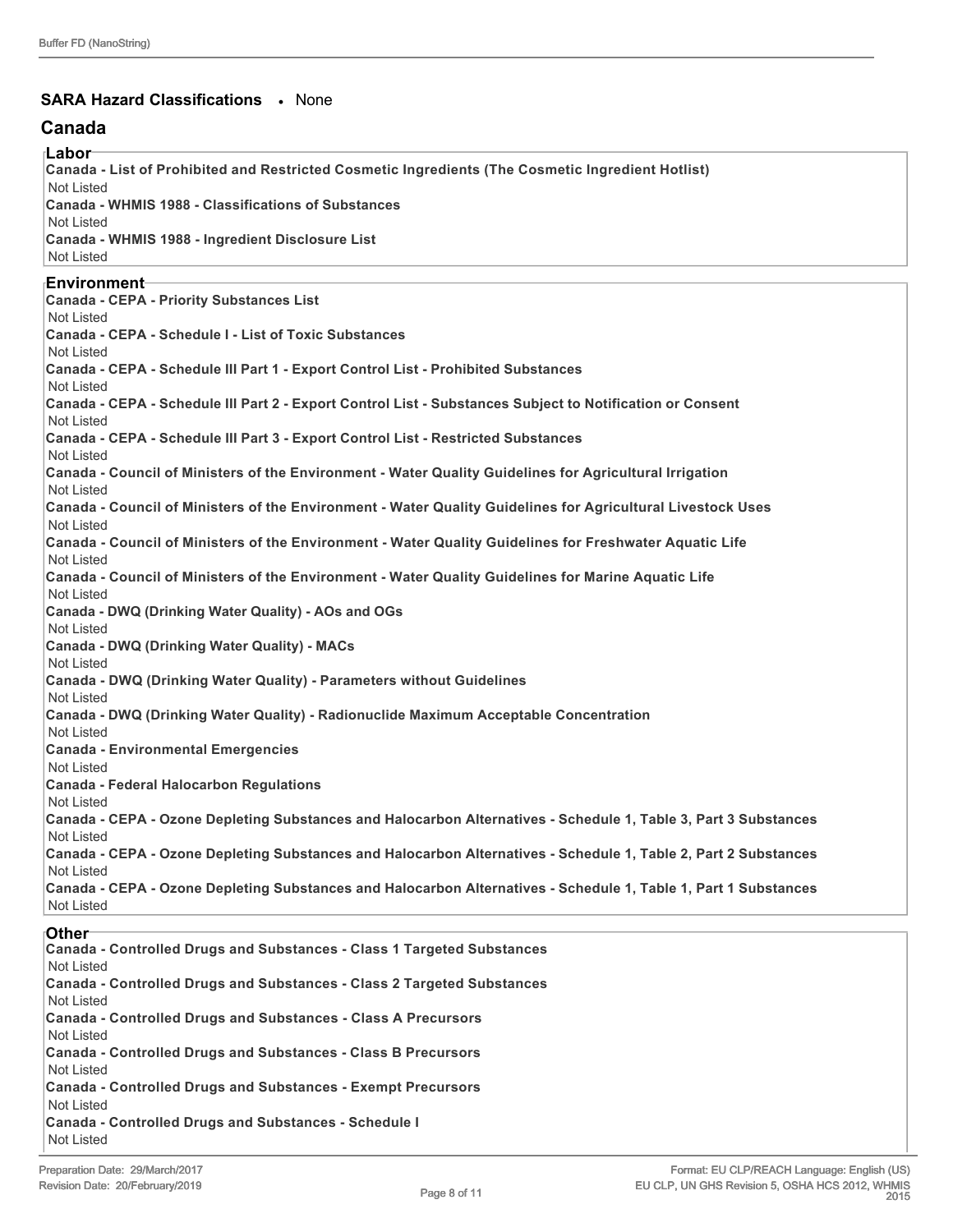| <b>Canada - Controlled Drugs and Substances - Schedule II</b><br>Not Listed |
|-----------------------------------------------------------------------------|
| <b>Canada - Controlled Drugs and Substances - Schedule III</b>              |
| Not Listed                                                                  |
| <b>Canada - Controlled Drugs and Substances - Schedule IV</b>               |
| Not Listed                                                                  |
| <b>Canada - Controlled Drugs and Substances - Schedule V</b>                |
| Not Listed                                                                  |
| <b>Canada - Controlled Drugs and Substances - Schedule VII</b>              |
| Not Listed                                                                  |
| <b>Canada - Controlled Drugs and Substances - Schedule VIII</b>             |
| Not Listed                                                                  |

#### **Europe**

#### **Environment**

- **EU Air Pollution (2001/379/EC) Heavy Metal Pollutants**
- Not Listed
- **EU Substances Depleting the Ozone layer (1005/2009) Annex I Substances**
- Not Listed
- **EU Plant Protection Products (1107/2009/EC) Active Substances**
- Not Listed
	- **EU Industrial Emissions (2010/75/EU) Integrated Pollution Prevention and Control Directive List of Polluting Substances** Not Listed
	- **EU Seveso III Directive (2012/18/EU) Qualifying Quantities of Dangerous Substances Lower-Tier Requirements** Not Listed
	- **EU Seveso III Directive (2012/18/EU) Qualifying Quantities of Dangerous Substances Higher-Tier Requirements** Not Listed

#### **Other**

| Council of Europe - Flavouring Substances - Category of Flavouring Substances<br><b>Not Listed</b>                     |
|------------------------------------------------------------------------------------------------------------------------|
| Council of Europe - Flavouring Substances - Proposed Practical Upper Levels for Beverages                              |
| <b>Not Listed</b>                                                                                                      |
| Council of Europe - Flavouring Substances - Proposed Practical Upper Levels for Foods                                  |
| <b>Not Listed</b>                                                                                                      |
| Council of Europe - Flavouring Substances - Proposed Practical Upper Levels for Other Food<br>Not Listed               |
| EU - Food Additives (1333/2008/EC) - Annex I - Functional Classes of Food Additives<br><b>Not Listed</b>               |
| EU - Food Additives (1333/2008/EC) - Annex II - Approved Colours                                                       |
| <b>Not Listed</b>                                                                                                      |
| EU - Colours in Foodstuffs (Directive 95/45/EC) - Specific Purity Criteria for Colours as Food Additives               |
| <b>Not Listed</b>                                                                                                      |
| EU - CLP (1272/2008) - Annex VI - Table 3.2 - Classification (OBSOLETE)                                                |
| Not Listed                                                                                                             |
| EU - CLP (1272/2008) - Annex VI - Table 3.2 - Concentration Limits (OBSOLETE)                                          |
| <b>Not Listed</b>                                                                                                      |
| EU - CLP (1272/2008) - Annex VI - Table 3.2 - Labelling (OBSOLETE)                                                     |
| Not Listed                                                                                                             |
| EU - CLP (1272/2008) - Annex VI - Table 3.2 - Notes - Substances and Preparations (OBSOLETE)<br>Not Listed             |
| EU - CLP (1272/2008) - Annex VI - Table 3.2 - Safety Phrases (OBSOLETE)                                                |
| <b>Not Listed</b>                                                                                                      |
| EU - Endocrine Disrupters (COM (2001)262) - Candidate List of Substances                                               |
| Not Listed                                                                                                             |
| EU - Endocrine Disrupters (COM (2001)262) - List of Evaluated Substances and their Exposure Concern                    |
| Not Listed                                                                                                             |
| EU - Export and Import Restrictions (649/2012) - Chemicals and Articles Subject to Export Ban                          |
| Not Listed                                                                                                             |
| EU - Export and Import Restrictions (649/2012) - Chemicals Qualifying for PIC Notification                             |
| Not Listed                                                                                                             |
| EU - Export and Import Restrictions (649/2012) - Chemicals Subject to the PIC Procedure under the Rotterdam Convention |
|                                                                                                                        |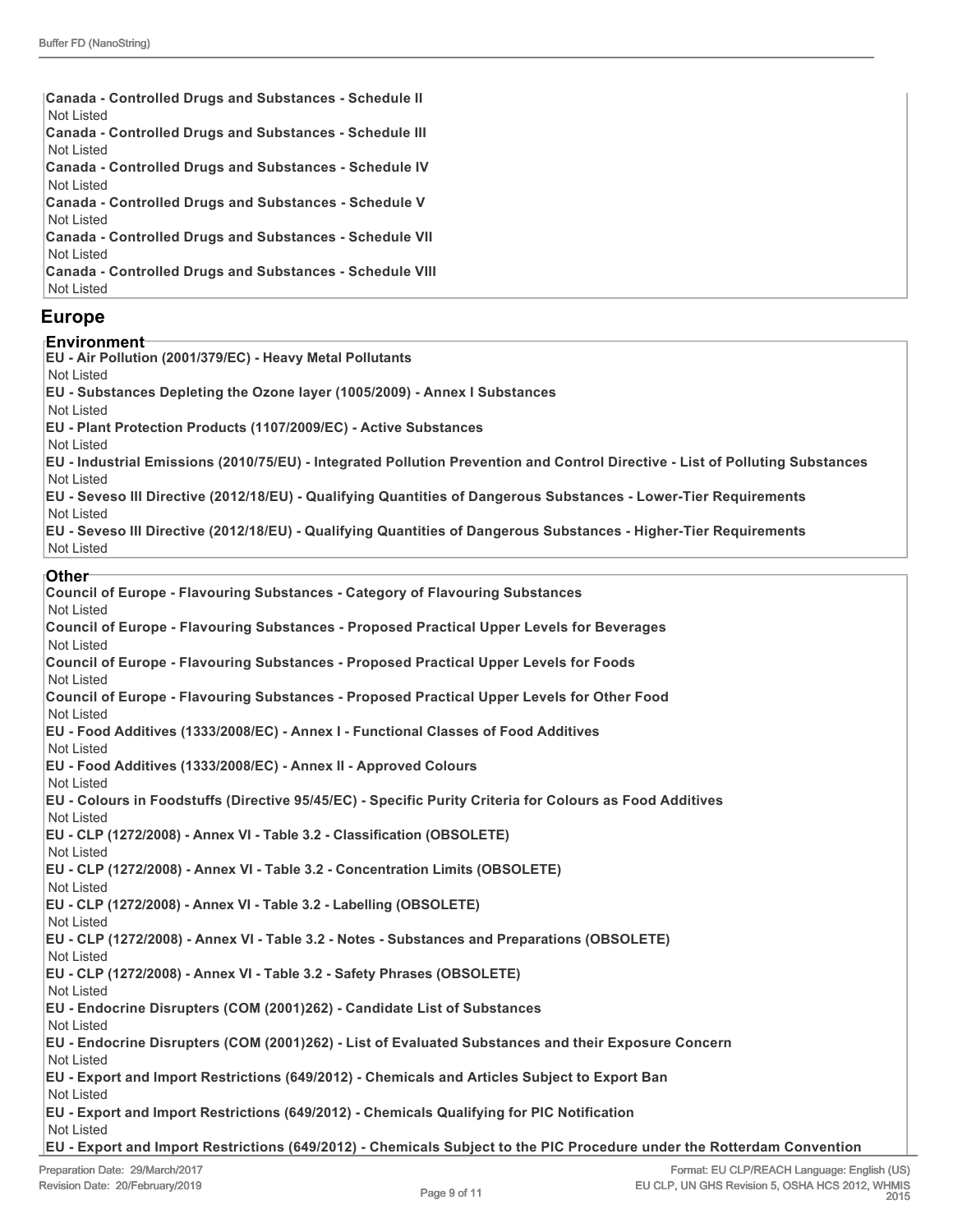Not Listed **EU - Export and Import Restrictions (649/2012) - Chemicals Subject to Export Notification Procedure** Not Listed **EU - Food Additives (1333/2008/EC) - Annex III - Carriers in Food Additives** Not Listed **EU - Hazardous Substances Restricted or Prohibited in Electrical Equipment (2011/65/EU) (RoHS)** Not Listed **EU - Inventory of Cosmetic Ingredients Directive (INCI) (76/768/EEC) - Other Ingredients** Not Listed **EU - Inventory of Cosmetic Ingredients Directive (INCI) (76/768/EEC) - Perfume and Aromatic Materials** Not Listed **EU - Narcotics (273/2004) - Drug Precursors - Annex I - Scheduled Substances** Not Listed **EU - Narcotics (273/2004) - Drug Precursors - Annex II - Threshold Quantities** Not Listed **EU - No-Longer Polymers List (67/548/EEC)** Not Listed **EU - Water Framework Directive (2000/60/EC) - List of Priority Substances - Annex X** Not Listed **EU - REACH (1907/2006) - Article 59(1) - Candidate List of Substances of Very High Concern (SVHC) for Authorisation** Not Listed

#### **Mexico**

#### **Environment**

| Mexico - Ecological Criteria for Water Quality - Agricultural Irrigation                      |
|-----------------------------------------------------------------------------------------------|
| Not Listed                                                                                    |
| Mexico - Ecological Criteria for Water Quality - Drinking Water Supply Source                 |
| Not Listed                                                                                    |
| Mexico - Ecological Criteria for Water Quality - Protection of Fresh Water Aquatic Life       |
| Not Listed                                                                                    |
| Mexico - Ecological Criteria for Water Quality - Protection of Marine Water Aquatic Life      |
| Not Listed                                                                                    |
| Mexico - Pollutant Release and Transfer Register - Reporting Emissions - Threshold Quantities |
| Not Listed                                                                                    |
| Mexico - Wastewater Discharges - Maximum Limits into Coastal Waters                           |
| Not Listed                                                                                    |
| Mexico - Wastewater Discharges - Maximum Limits into Natural and Artificial Dams              |
| Not Listed                                                                                    |
| Mexico - Wastewater Discharges - Maximum Limits into Rivers                                   |
| Not Listed                                                                                    |
| Mexico - Wastewater Discharges - Maximum Limits into Soil                                     |
| Not Listed                                                                                    |
| Mexico - Wastewater Discharges - Maximum Limits into Wetlands                                 |
| Not Listed                                                                                    |
|                                                                                               |

#### **United States**

**Labor**

**U.S. - OSHA - Process Safety Management - Highly Hazardous Chemicals** Not Listed **U.S. - OSHA - Specifically Regulated Chemicals** Not Listed **Environment**

**U.S. - CAA (Clean Air Act) - 1990 Hazardous Air Pollutants** Not Listed **U.S. - CERCLA/SARA - Hazardous Substances and their Reportable Quantities** Not Listed **U.S. - CERCLA/SARA - Radionuclides and Their Reportable Quantities** Not Listed **U.S. - CERCLA/SARA - Section 302 Extremely Hazardous Substances EPCRA RQs** Not Listed